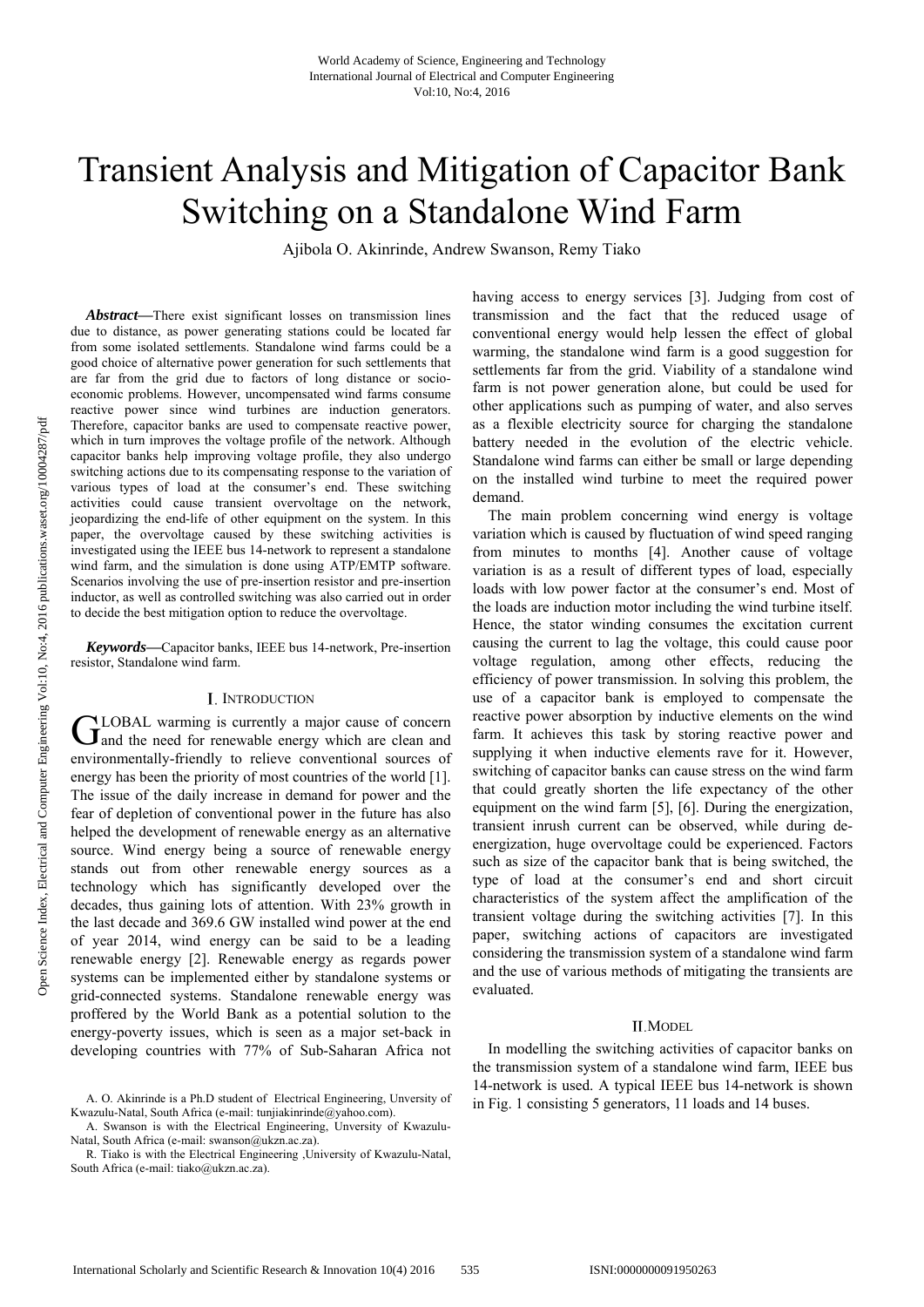#### *A. Generator*

The five generators on buses 1, 2, 3, 6 and 8 were modelled each on ATP/EMTP as a group consisting wind turbine, wind turbine transformer, and cables as shown in Fig. 2.

The wind turbine was modelled as a voltage source of 690 V with a fault level of 1 MVA and source impedance of 0.48 Ω. Small length cable of 20 m cable connecting the wind turbine to the transformer and the main cable 400 m are modelled by RLC PI equivalent. The wind turbine transformer rated 25 MVA, 0.69/66 KV is modelled with BCTRAN model. The overhead transmission lines 25 km are modelled using PI model.



Fig. 1 Typical IEEE bus 14-network [8]

## *B.Connected Load*

Different Loads are connected on buses 2, 3, 4, 5, 6, 9, 10, 11, 12, 13 and 14, modelling them as RL lump parameter with power factor ranging from 0.81 to 0.86. The values for lump parameter are calculated using (1) and (2):

$$
R = \frac{U_p^2}{P} \tag{1}
$$

$$
L = \frac{v_p^2}{2\pi f Q} \tag{2}
$$

where  $U_p$  is the system voltage,  $P$  is the rated power of the system, *L* is the load inductance, *R* is the resistance of the load, *Q* is the reactive power of the system and *f* is the natural frequency of the system.

## *A.Capacitor Banks*

Capacitor banks 900 KVAr, 1,200 KVAr and 1,800 KVAr are placed on buses 3, 6 and 8, respectively. The value of the capacitor placed in the model is obtained by (3):

$$
C = \frac{Q}{2\pi f U^2} \tag{3}
$$

Fig. 3 shows the model of the IEEE bus on ATP/EMTP consisting all the components discussed in this section.

## III. CAPACITOR BANK ENERGIZATION

By energizing, the capacitor bank is closed to the bus, this could cause a phenomenon called inrush current. Large inrush current could cause breakdown to protection system, therefore posing a major threat to devices on the system. During energization, the worst case that could be experienced is for the capacitor bank to close on the bus at the peak voltage (90°). The probability of this occurring on any of the three phases is high since typical breakers close all three phases at the same time. Two cases of energization were simulated.



Fig. 2 Components grouped in the modeled generator

## *A.Case 1: Single Capacitor Bank Energization*

In this case, energizing of the uncharged capacitor bank at voltage peak is considered. Fig. 4 shows a single-phase illustration of single capacitor energization; the inductance of the source is significantly larger than the inductance of the cable connecting the capacitor to the system  $(L_s \gg L_c)$ .

Inrush current caused by energization of a single capacitor bank is about 5 P. U. and accompanied by frequencies of 200 to 600 Hz [9] depending on factors mentioned earlier that amplifies the transient. Theoretically, the inrush current can be obtained by (4), the surge impedance of the system is obtain by (5) and the natural oscillation frequency is given by (6) [10]:

$$
I_t = \frac{U_p}{Z_o} \sqrt{\frac{2}{3}} \tag{4}
$$

$$
Z_o = \sqrt{\frac{L_s + L_c}{c}}\tag{5}
$$

$$
\omega = \frac{1}{\sqrt{(L_s + L_c)C}}\tag{6}
$$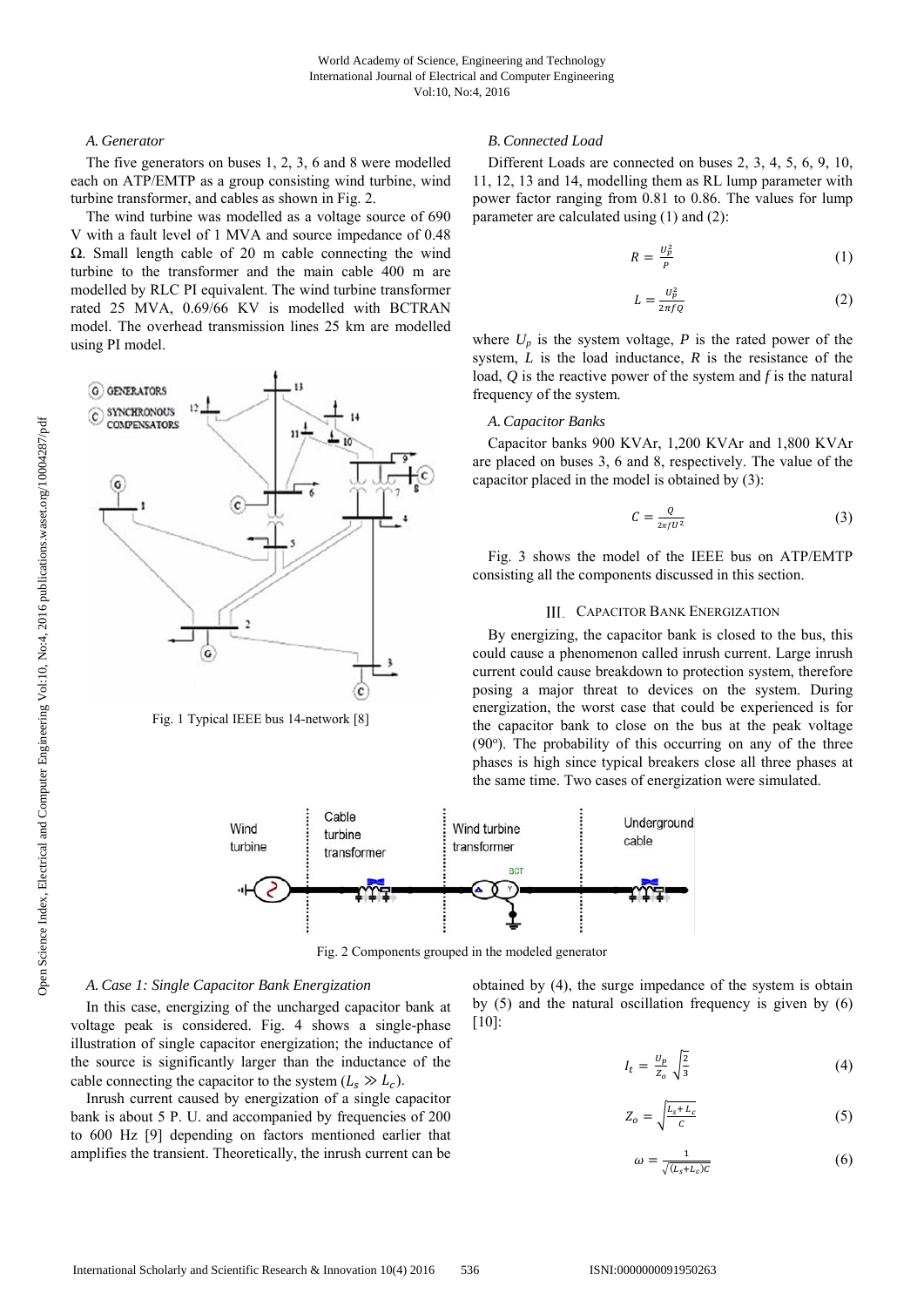In simulating single capacitor bank energization in this paper, 900 KVAr only is connected at bus 3. The capacitor bank was closed at 40.1 ms, the maximum inrush current observed is 1038 A as shown in Fig. 5.



Fig. 3 Modelled IEEE bus 14-network representing standalone wind farm



Fig. 4 Line representation of single capacitor bank energization

An overvoltage of 1.78 P.U as shown in Fig. 6 was observed for the energization scenario.

## *B.Case 2: Back-to-Back Capacitor Bank Energization*

It is a common practice to install equivalent numbers of smaller capacitor banks instead of a large capacitor bank in order to make the compensating system more reliable and flexible. However, this configuration causes back-to-back switching, where one capacitor bank is already energized and other capacitor bank is energized after it when the voltage is at the peak. Inrush current accompanying back-to-back switching can be up to 100 P.U. with frequencies between 2,000 to 20,000 KHz [9] depending on the number of capacitor banks in the system. Fig. 7 shows a circuit with back-to-back configuration of two capacitor banks.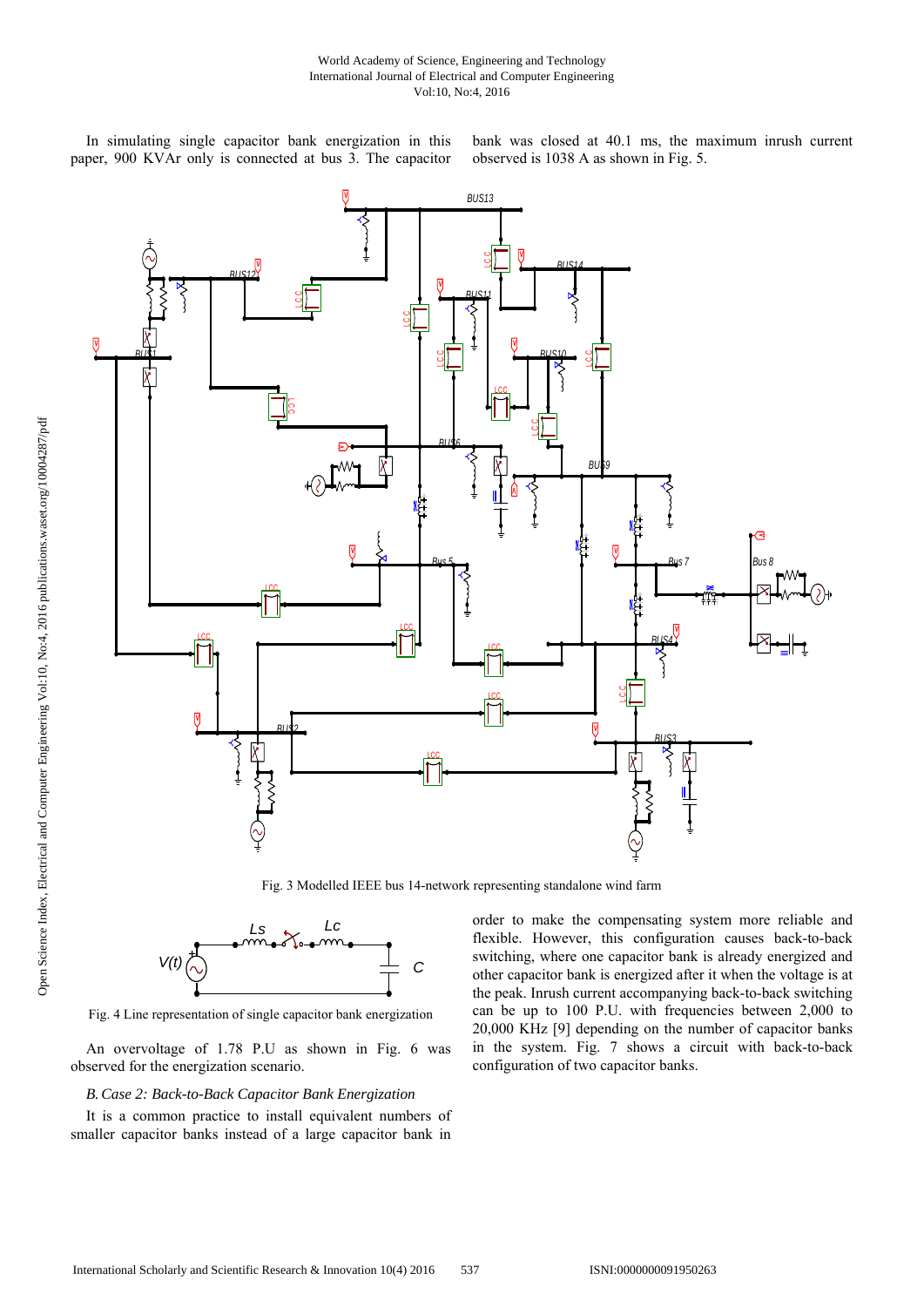#### World Academy of Science, Engineering and Technology International Journal of Electrical and Computer Engineering Vol:10, No:4, 2016







Fig. 6 Overvoltage caused by single capacitor bank energization



Fig. 7 Line representation of back-to-back capacitor energization

Inrush current can be obtained as (4), however, calculation for surge impedance of the circuit and natural oscillation changes can be obtained by (7) and (8):

$$
Z_o = \sqrt{\frac{L_T}{c_T}}\tag{7}
$$

$$
\omega = \frac{1}{\sqrt{(L_T + C_T)}}\tag{8}
$$

where,

$$
C_T = \frac{c_1 c_2}{c_1 + c_2} \tag{9}
$$

$$
L_T = L_1 + L_2 \tag{10}
$$

Simulating back-to-back energization in this study, two scenarios were considered. First scenario, the 900 KVAr bank on bus 3 has already been energized and operating in a steady state, while the 1,200 KVAr bank is energized at bus 6 when the voltage is at the peak. The 1,200 KVAr bank was closed at 40.1 ms, Figs. 8 and 9 show the observed maximum inrush current of 1,921.7 A and overvoltage of 1.43 P.U. respectively: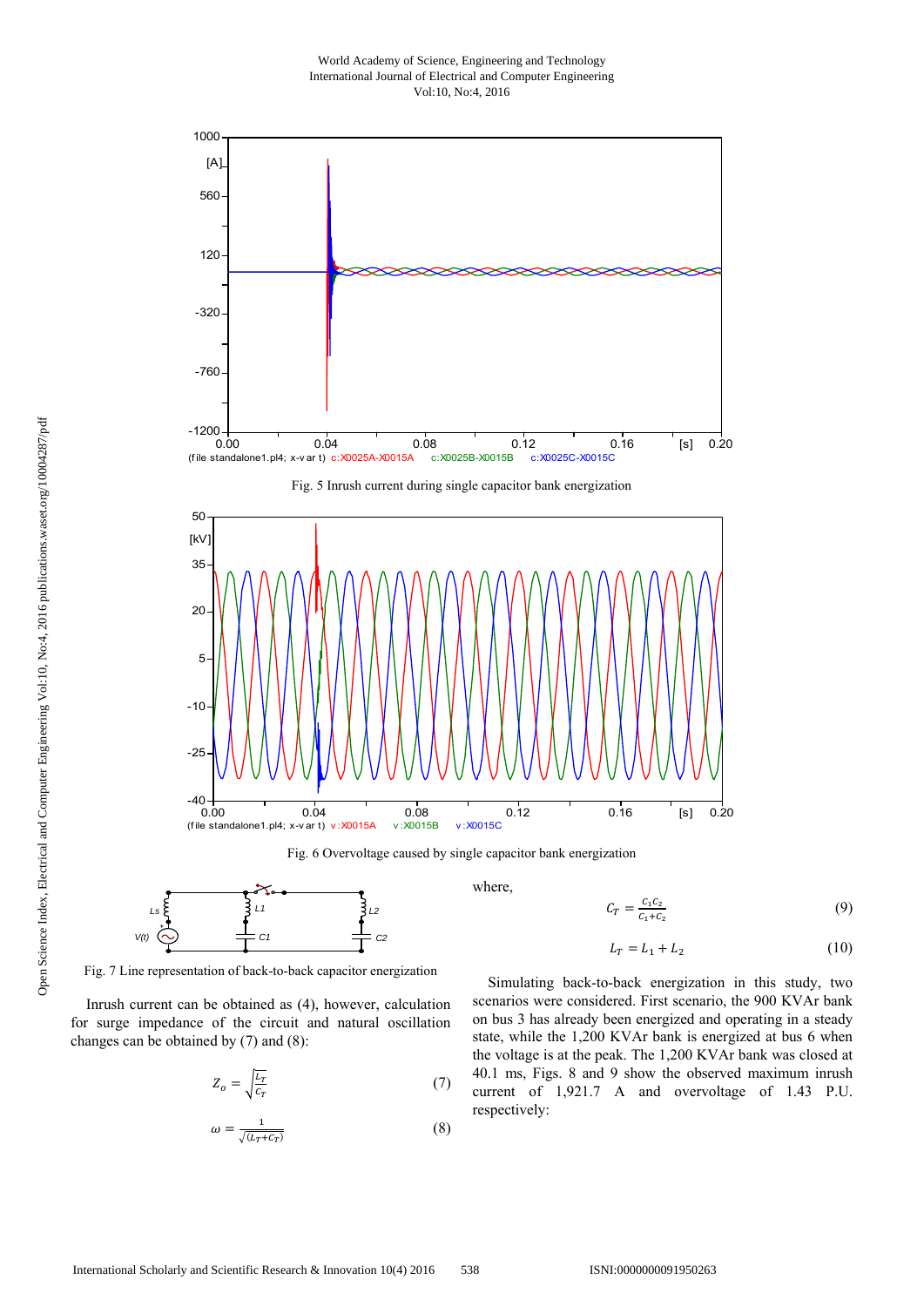World Academy of Science, Engineering and Technology International Journal of Electrical and Computer Engineering Vol:10, No:4, 2016



Fig. 8 Inrush current during back-to-back capacitor bank energization of 900 KVAr and 1200 KVAr



Fig. 9 Overvoltage caused by back-to-back capacitor bank energization of 900 KVAr and 1,200 KVAr



Fig. 10 Inrush current during back-to-back capacitor bank energization of 900 KVAr, 1,200 KVAr and 1,800 KVAr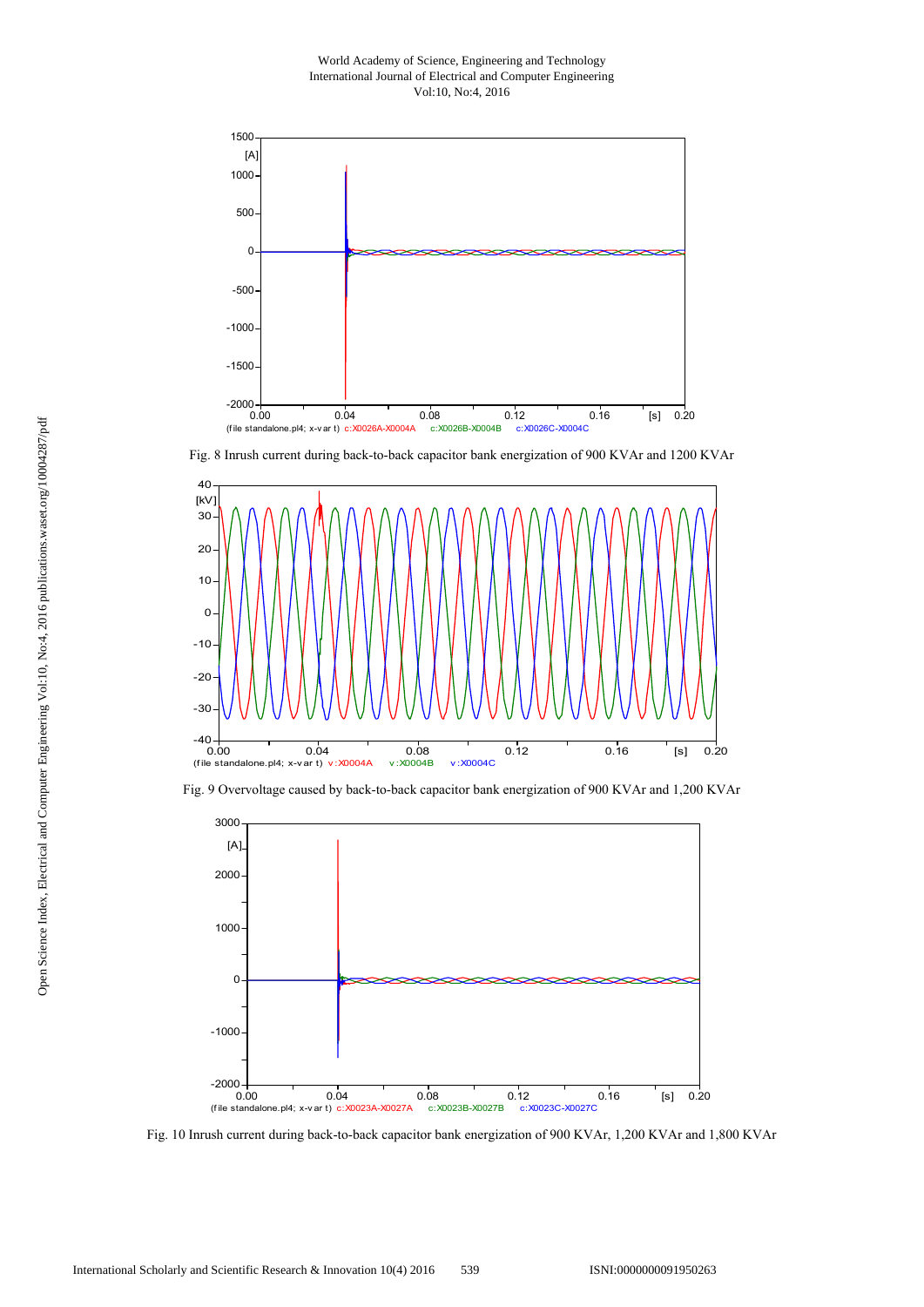The second scenario is such that 900 KVAr bank and 1200 KVAr bank on bus 3 and bus 6 respectively, has already been energized and operating in a steady state, while 1800 KVAr bank is energized at bus 8. A resultant maximum inrush current of 2681.5 A and overvoltage of 1.49 P.U. were experienced as shown in Figs. 10 and 11.



Fig. 11 Overvoltage caused by back-to-back capacitor bank energization of 900 KVAr , 1,200 KVAr and 1,800 KVAr

## IV. OUTRUSH TRANSIENT

Considering a scenario where the capacitor bank is already energized and operating in steady state and a fault occurs on the bus, the capacitor bank would discharge into the fault. This discharge is called outrush current, whose magnitude and frequency depend on inductance between the capacitor bank and the fault location. Outrush transient can be very severe if the inductance is in the order of tens of micro-Henries [7] causing huge stress for the circuit breaker and other equipment on the bus. Fig. 12 shows the circuitry representation of outrush current. Outrush current in the system can be determined by (4) while surge impedance of the system and natural oscillation and can be obtained by (11) and (12):

$$
Z_o = \sqrt{\frac{L_c}{c}}\tag{11}
$$

Fault

$$
\omega = \frac{1}{\sqrt{L_c c}}
$$
(12)

Fig. 12 Simple illustration of outrush transient

Outrush transient is simulated by connecting only 1200 KVAr bank on bus 6 while single phase-to-earth fault modelled on the bus is closed at 50.44 ms. Fig. 11 shows the observed outrush transient of 2117 A. The probability occurrence of outrush transient maybe twice in a year but the effect could be very severe.

#### CAPACITOR BANK DE-ENERGIZATION

De-energization of the capacitor bank can cause high overvoltage stress on the circuit breaker. During deenergization, the capacitor retains a DC trapped charge which is equal to the voltage at the time of interruption. If the interruption occurs just after current zero crossing, the voltage would happen to be at the peak since the phase difference between voltage and current is 90°. Sometimes, this may lead to restrike of the circuit breaker resulting in a high steep overvoltage of 4 P.U. According to the simulation done, Fig. 14 shows overvoltage as high as 2.46 P.U., with the voltage rising to 66.2 KV when the circuit breaker opened at 56.7 ms. This can be analytically calculated with (13), giving 2 P.U.

$$
U_t = \frac{2 U_p}{\sqrt{3}}\tag{13}
$$

VI. MITIGATION OF TRANSIENT USING PRE-INSERTION RESISTOR, PRE- INSERTION INDUCTOR AND PRE-IMPEDANCE

## *A. Pre-Insertion Resistor*

Pre-insertion resistor has been used for years in power systems in mitigating transient caused by energization of capacitor bank. A shunt resistor is provided across the circuit breaker as a bypass, which is closed before the capacitor bank is energized. It is arranged such that the movable part of the circuit breaker makes contact with the shunt resistor first before contacting the fixed contact energizing the capacitor bank. The resistor provides damping and reduces the transient energy. The pre-insertion resistor needed for this purpose is 40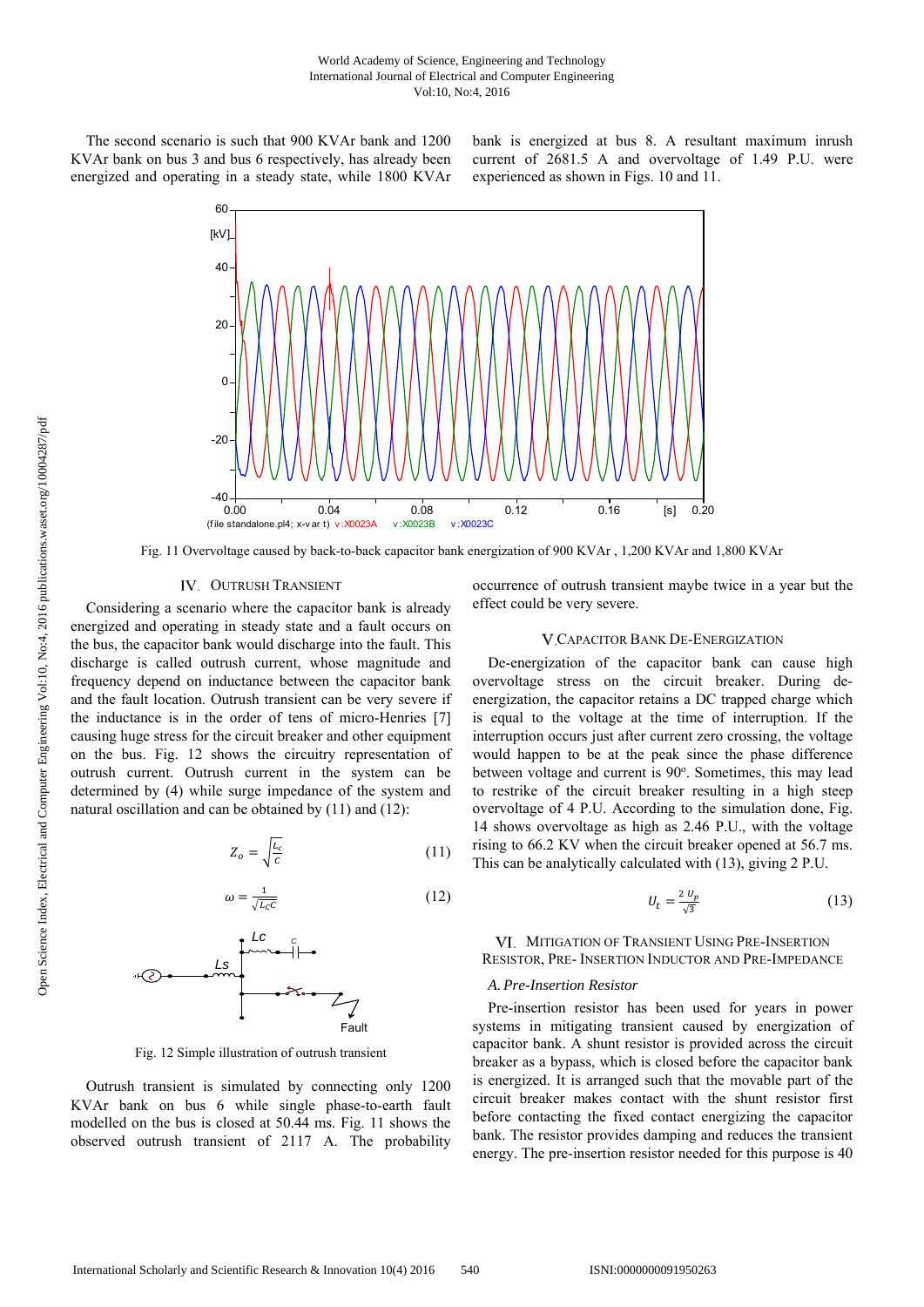$\Omega$  as it is commonly used. The overvoltage when pre-insertion is connected across 900KVAr during energization is reduced to 1.27 P.U with inrush current of 60.4 A as shown in Fig. 15.

#### *B. Pre-Insertion Inductor*

Pre-insertion inductor is set-up bypassed with its circuit switcher having a high-speed disconnecting blade, which switches in during the capacitor closing for 7-12 cycles depending on the system voltage [11]. Pre-insertion is frequency dependent; thus the value of the transient is large at the time of energization of the capacitor but it is reduced shortly after. During energization of the capacitor bank, the current leads the voltage by 90°, the pre-insertion inductor reduces the phase angle difference, thus reducing the oscillatory frequency of the transient. It is a common practice to use 40 mH, it is connected across 900 KVAr during energization. The overvoltage is reduced to 1.27 P.U. and 605.8 A inrush current experienced as shown Fig. 16.



Fig. 14 Overvoltage across the circuit breaker during capacitor bank de-energization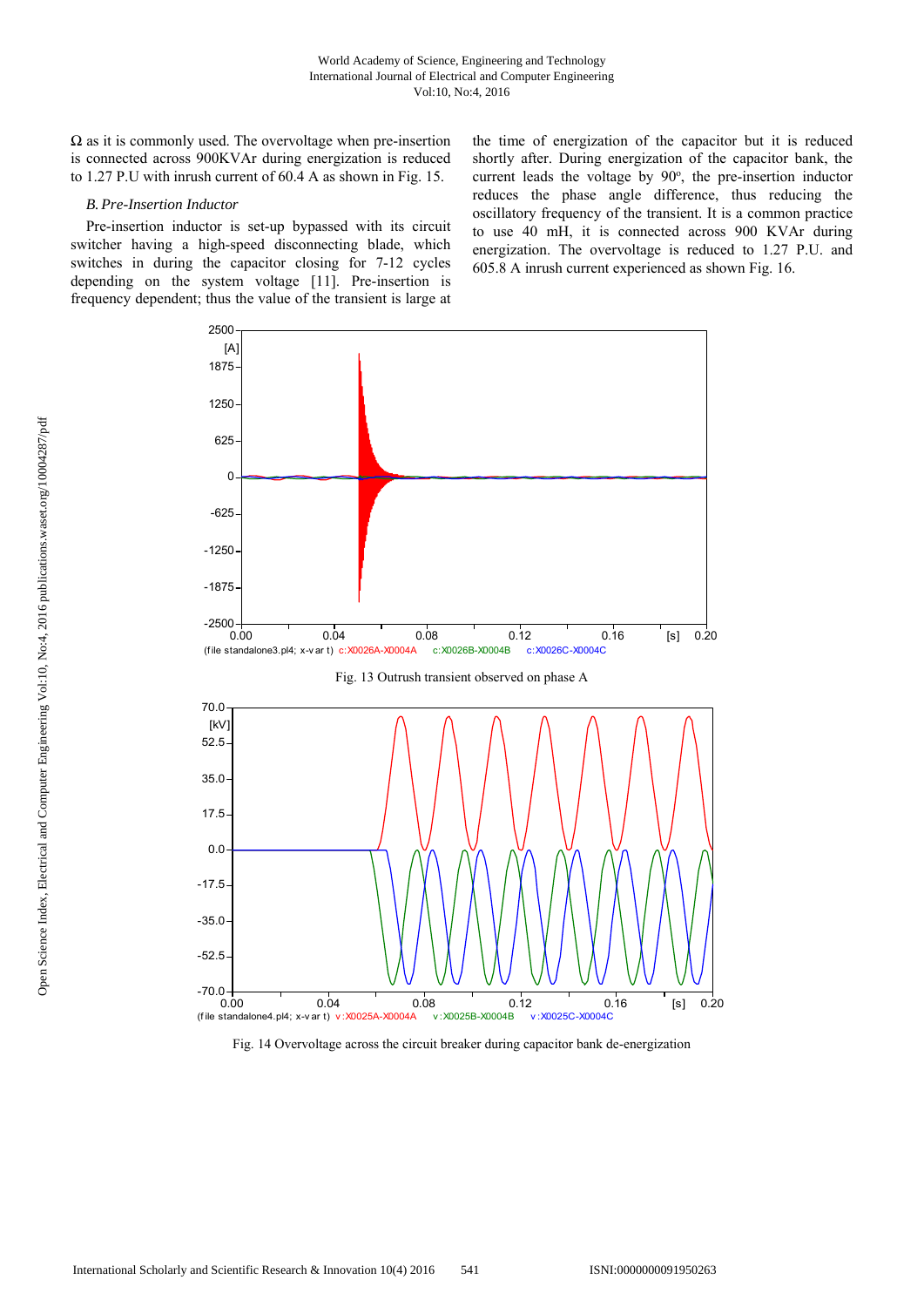World Academy of Science, Engineering and Technology International Journal of Electrical and Computer Engineering Vol:10, No:4, 2016







Fig. 16 Using pre-insertion inductor to migitgate the transient

## *C.Pre-Insertion Impedance*

The use of pre-insertion impedance involves the use of resistor and inductor in series connected as a bypass across the capacitor. Pre-insertion impedance reduces the initial inrush current, as well as the voltage transient during the energization of capacitor bank. It also reduces the chance of the switching transient from having resonance with other LC circuits [11]. The pre-insertion impedance is switched out a few cycles after the transient is damped. Fig. 17 shows the resultant inrush current of 29.4 A and the overvoltage is reduced to 1.24 P.U. when pre-insertion impedance of 40  $\Omega$  resistor and 40 mH inductor is used.

#### VII. USE OF CONTROLLED SWITCHING DEVICE

Controlled switching has proven to be an effective means of mitigating switching transient. This solution allows the poles of the circuit breaker to operate individually. The switching actions of the relay is delayed to the time that least stress is experienced on the power system using the phase angle of either the voltage or the current. In the case of capacitor energization, the best time to close the breaker is when the system voltage is at zero. The zero-crossing time of one of the phases is needed while others can be calculated from the reference phase. In this model, using phase A as reference, the random closing signal issued at 40.1ms is delayed and phase A is closed at 55 ms. Controlled closing time of Phase B is 66.6 ms and phase C is 58.34ms. Resultant waveform of the controlled switching of the circuit breaker is in Fig. 18, the overvoltage is reduced to 1.23 P.U and the inrush current observed is 50.3 A.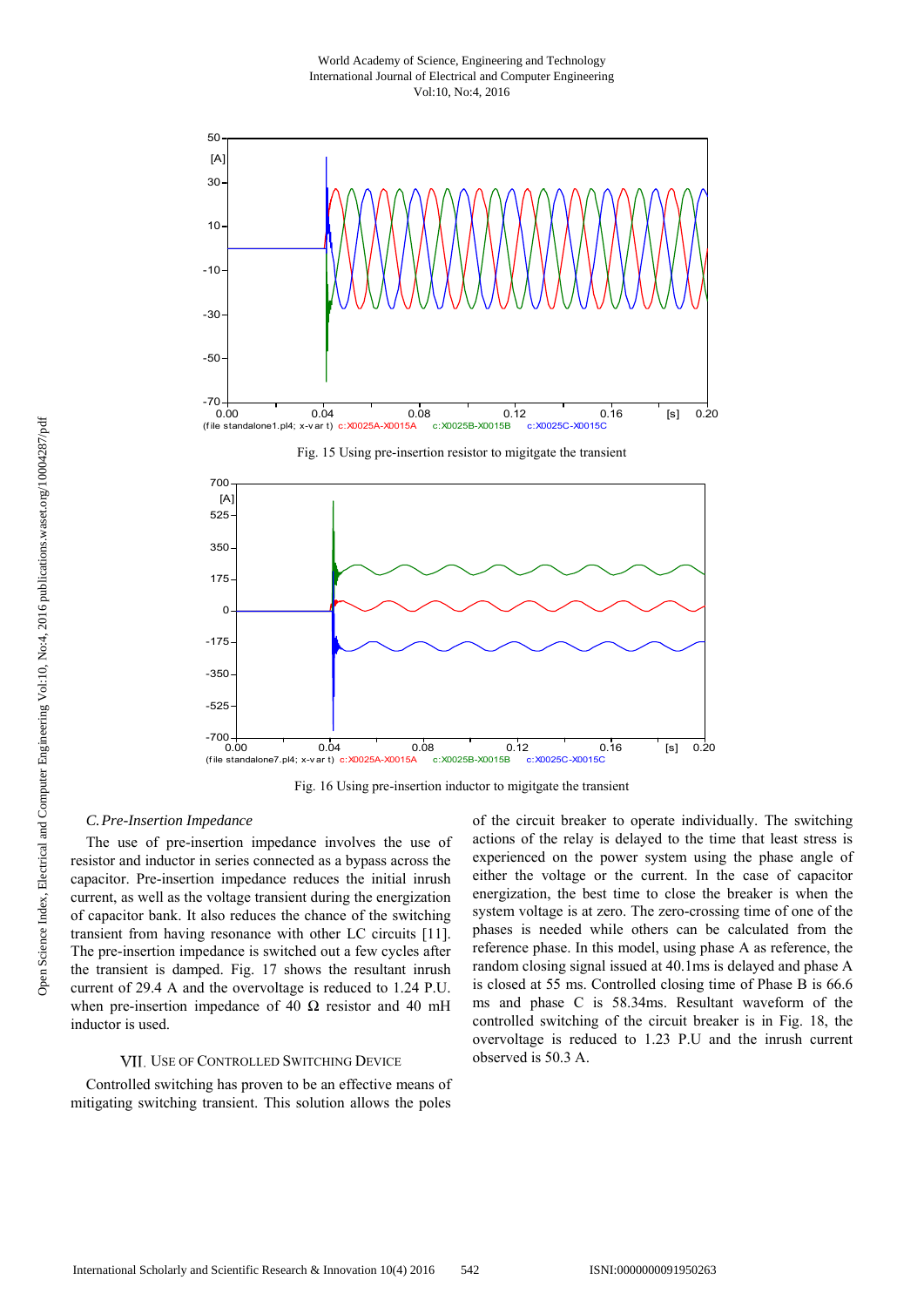World Academy of Science, Engineering and Technology International Journal of Electrical and Computer Engineering Vol:10, No:4, 2016







Fig. 18 Mitigation using controlled switching

## **VIII.CONCLUSION**

Modelling and simulation done shows that energization of a capacitor bank can cause transient on a standalone wind farm. The case is worse when energizing a capacitor when one is already in operation. This raises the need for good mitigating technology. The mitigating method simulated shows that the use of pre-impedance is the best to mitigate the transient. The cost implication of choosing this method should be considered as synchronous switching also showed good potential of mitigation.

#### **REFERENCES**

- [1] I. M. Dudurych, M. Holly, and M. Power, "Wind farms in the Irish Grid: Experience and analysis," in *Power Tech, 2005 IEEE Russia*, 2005, pp. 1-7.
- [2] G. w. energy. (2013, December, 2015). *2014 marked a record year for global wind power*. Available: http://www.gwec.net/globalfigures/wind-energy-global-status/
- [3] T. Van de Graaf and K. Westphal, "The G8 and G20 as global steering committees for energy: Opportunities and constraints," *Global Policy,*  vol. 2, pp. 19-30, 2011.
- [4] Z. Chen, "Issues of Connecting Wind Farms into Power Systems," in *Transmission and Distribution Conference and Exhibition: Asia and Pacific, 2005 IEEE/PES*, 2005, pp. 1-6.
- [5] M. Iizarry-Silvestrini and T. Vélez-Sepúlveda, "Mitigation of Back-to-Back Capacitor Switching Transients on Distribution Circuits," *IEEE Transactions on Transmission Line,* 2008.
- [6] M. McGranaghan, R. Zavadil, G. Hensley, T. Singh, and M. Samotyj, "Impact of utility switched capacitors on customer systemsmagnification at low voltage capacitors," in *Transmission and Distribution Conference, 1991., Proceedings of the 1991 IEEE Power Engineering Society*, 1991, pp. 908-914.
- [7] G. Gopakumar, H. Yan, B. A. Mork, and K. K. Mustaphi, "Shunt capacitor bank switching transients: A tutorial and case study," in *Minnesota Power Systems Conference*, 1999.
- [8] M. Kezunovic and J. Ren, "New test methodology for evaluating protective relay security and dependability," in *Power and Energy Society General Meeting - Conversion and Delivery of Electrical Energy in the 21st Century, 2008 IEEE*, 2008, pp. 1-6.
- [9] A. T. D. s. Expertise, "Introduction to Switching of Shunt Capacitor Banks," 2007.
- [10] A. Greenwood, "Electrical transients in power systems," 1991.